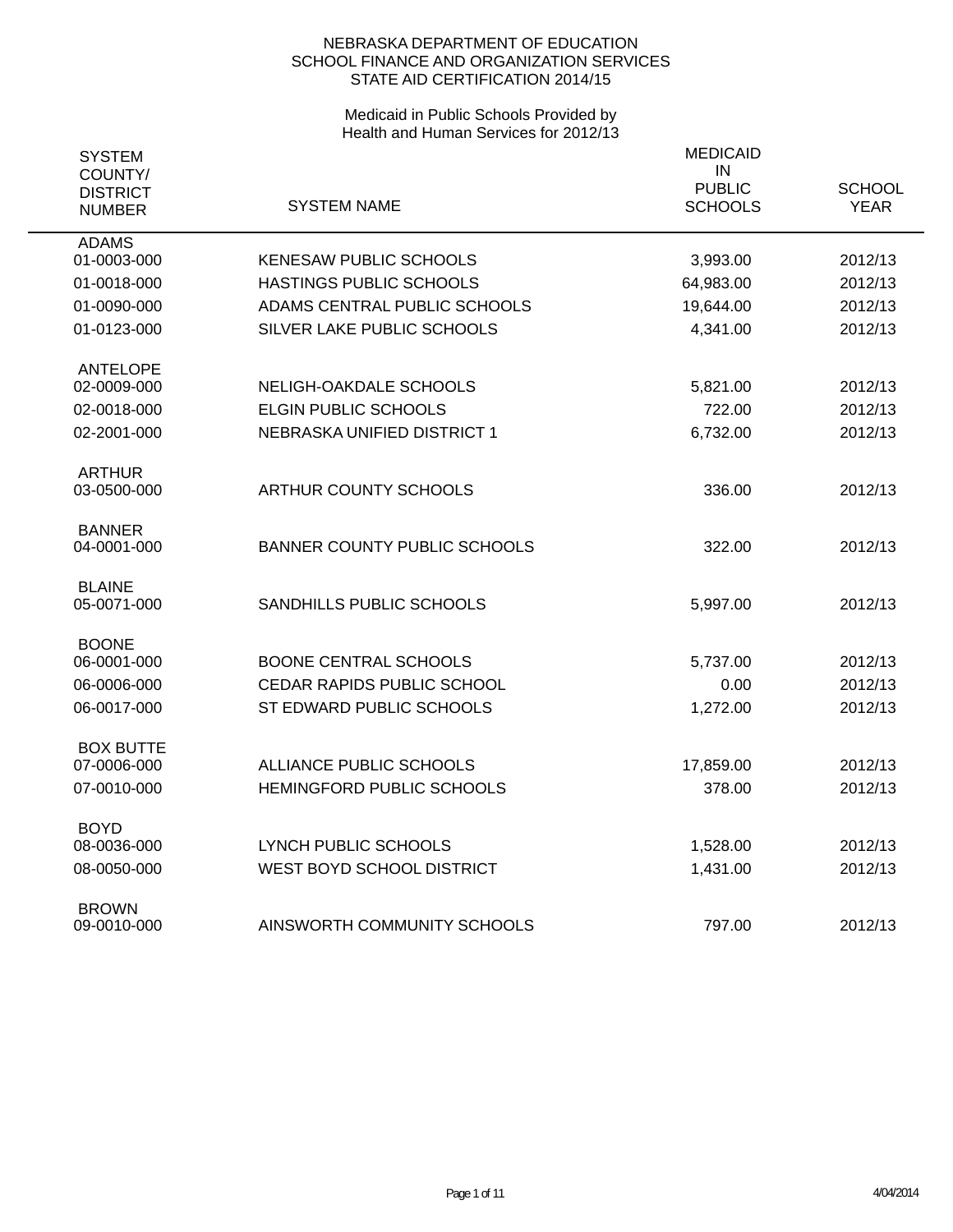| <b>SYSTEM</b>                               |                                     | <b>MEDICAID</b><br>IN           |                              |
|---------------------------------------------|-------------------------------------|---------------------------------|------------------------------|
| COUNTY/<br><b>DISTRICT</b><br><b>NUMBER</b> | <b>SYSTEM NAME</b>                  | <b>PUBLIC</b><br><b>SCHOOLS</b> | <b>SCHOOL</b><br><b>YEAR</b> |
| <b>BUFFALO</b><br>10-0002-000               | <b>GIBBON PUBLIC SCHOOLS</b>        | 6,015.00                        | 2012/13                      |
| 10-0007-000                                 | <b>KEARNEY PUBLIC SCHOOLS</b>       | 58,095.00                       | 2012/13                      |
| 10-0009-000                                 | ELM CREEK PUBLIC SCHOOLS            | 4,849.00                        | 2012/13                      |
| 10-0019-000                                 | SHELTON PUBLIC SCHOOLS              | 1,574.00                        | 2012/13                      |
| 10-0069-000                                 | RAVENNA PUBLIC SCHOOLS              | 0.00                            | 2012/13                      |
| 10-0105-000                                 | PLEASANTON PUBLIC SCHOOLS           | 1,830.00                        | 2012/13                      |
| 10-0119-000                                 | AMHERST PUBLIC SCHOOLS              | 2,183.00                        | 2012/13                      |
| <b>BURT</b>                                 |                                     |                                 |                              |
| 11-0001-000                                 | TEKAMAH-HERMAN COMMUNITY SCHS       | 7,147.00                        | 2012/13                      |
| 11-0014-000                                 | OAKLAND CRAIG PUBLIC SCHOOLS        | 7,857.00                        | 2012/13                      |
| 11-0020-000                                 | LYONS-DECATUR NORTHEAST SCHS        | 3,494.00                        | 2012/13                      |
| <b>BUTLER</b><br>12-0056-000                | DAVID CITY PUBLIC SCHOOLS           | 2,427.00                        | 2012/13                      |
| 12-0502-000                                 | EAST BUTLER PUBLIC SCHOOLS          | 0.00                            | 2012/13                      |
| <b>CASS</b>                                 |                                     |                                 |                              |
| 13-0001-000                                 | PLATTSMOUTH COMMUNITY SCHOOLS       | 15,339.00                       | 2012/13                      |
| 13-0022-000                                 | <b>WEEPING WATER PUBLIC SCHOOLS</b> | 25.00                           | 2012/13                      |
| 13-0032-000                                 | LOUISVILLE PUBLIC SCHOOLS           | 1,385.00                        | 2012/13                      |
| 13-0056-000                                 | CONESTOGA PUBLIC SCHOOLS            | 5,238.00                        | 2012/13                      |
| 13-0097-000                                 | ELMWOOD-MURDOCK PUBLIC SCHOOLS      | 3,098.00                        | 2012/13                      |
| <b>CEDAR</b><br>14-0008-000                 | <b>HARTINGTON PUBLIC SCHOOLS</b>    | 2,004.00                        | 2012/13                      |
| 14-0045-000                                 | RANDOLPH PUBLIC SCHOOLS             | 59.00                           | 2012/13                      |
| 14-0054-000                                 | LAUREL-CONCORD PUBLIC SCHOOLS       | 3,506.00                        | 2012/13                      |
| 14-0101-000                                 | <b>WYNOT PUBLIC SCHOOLS</b>         | 831.00                          | 2012/13                      |
| 14-0541-000                                 | <b>COLERIDGE COMMUNITY SCHOOLS</b>  | 0.00                            | 2012/13                      |
| <b>CHASE</b>                                |                                     |                                 |                              |
| 15-0010-000                                 | <b>CHASE COUNTY SCHOOLS</b>         | 186.00                          | 2012/13                      |
| 15-0536-000                                 | <b>WAUNETA-PALISADE PUBLIC SCHS</b> | 8.00                            | 2012/13                      |
| <b>CHERRY</b>                               |                                     |                                 |                              |
| 16-0006-000                                 | VALENTINE COMMUNITY SCHOOLS         | 15,542.00                       | 2012/13                      |
| 16-0030-000                                 | CODY-KILGORE PUBLIC SCHS            | 0.00                            | 2012/13                      |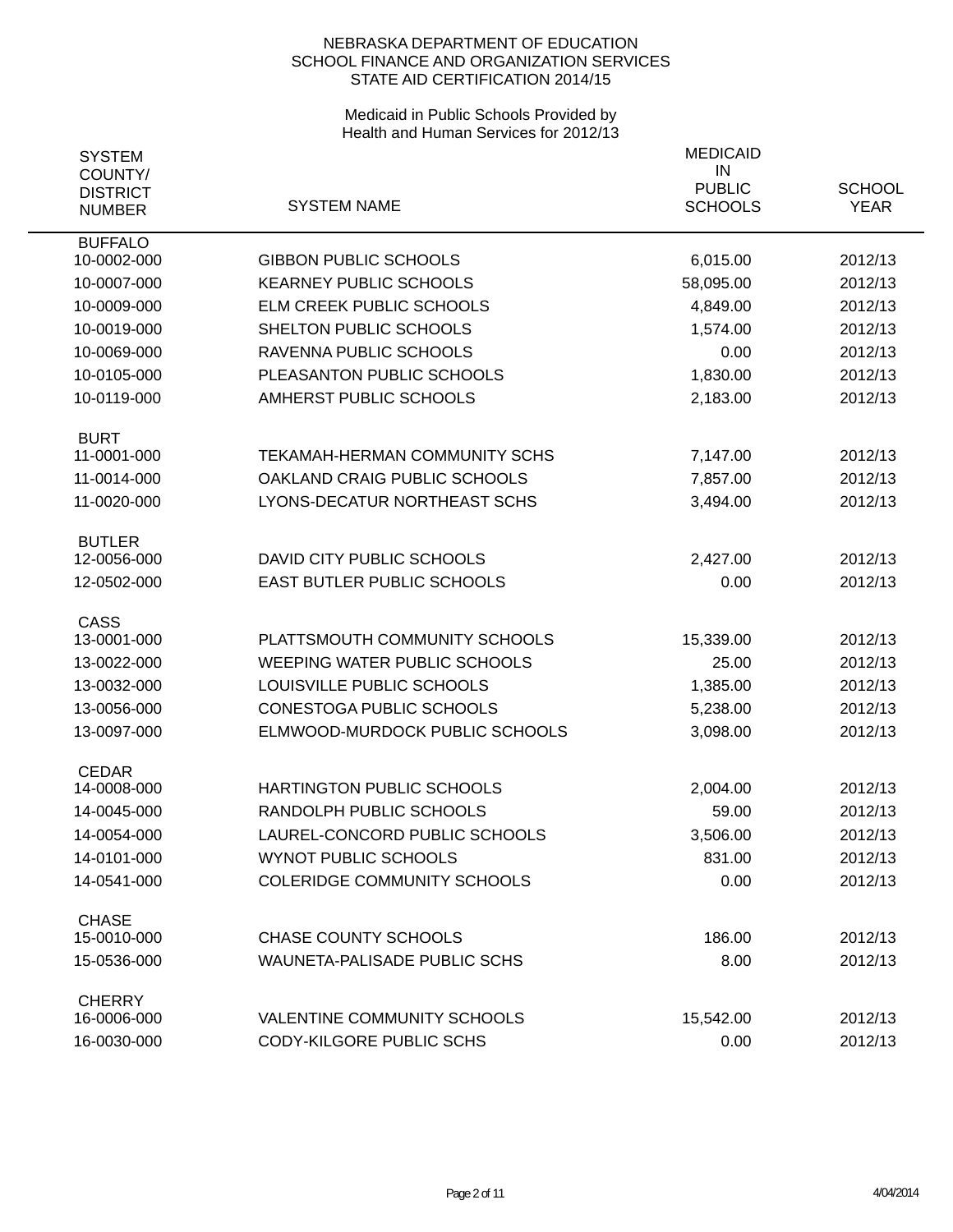| <b>SYSTEM</b>                    |                                      | <b>MEDICAID</b>     |               |
|----------------------------------|--------------------------------------|---------------------|---------------|
| COUNTY/                          |                                      | IN<br><b>PUBLIC</b> | <b>SCHOOL</b> |
| <b>DISTRICT</b><br><b>NUMBER</b> | <b>SYSTEM NAME</b>                   | <b>SCHOOLS</b>      | <b>YEAR</b>   |
|                                  |                                      |                     |               |
| <b>CHEYENNE</b><br>17-0001-000   | SIDNEY PUBLIC SCHOOLS                | 0.00                | 2012/13       |
| 17-0003-000                      | LEYTON PUBLIC SCHOOLS                | 834.00              | 2012/13       |
| 17-0009-000                      | POTTER-DIX PUBLIC SCHOOLS            | 269.00              | 2012/13       |
| <b>CLAY</b><br>18-0002-000       | SUTTON PUBLIC SCHOOLS                |                     |               |
|                                  |                                      | 12,013.00           | 2012/13       |
| 18-0011-000                      | HARVARD PUBLIC SCHOOLS               | 12,085.00           | 2012/13       |
| <b>COLFAX</b><br>19-0039-000     | LEIGH COMMUNITY SCHOOLS              | 722.00              | 2012/13       |
| 19-0058-000                      | <b>CLARKSON PUBLIC SCHOOLS</b>       | 0.00                | 2012/13       |
| 19-0070-000                      | HOWELLS-DODGE CONSOLIDATED SCH       | 0.00                | 2012/13       |
| 19-0123-000                      | SCHUYLER COMMUNITY SCHOOLS           | 8,233.00            | 2012/13       |
|                                  |                                      |                     |               |
| <b>CUMING</b>                    |                                      |                     |               |
| 20-0001-000                      | WEST POINT PUBLIC SCHOOLS            | 10,473.00           | 2012/13       |
| 20-0020-000                      | <b>BANCROFT-ROSALIE COMM SCHOOLS</b> | 934.00              | 2012/13       |
| 20-0030-000                      | WISNER-PILGER PUBLIC SCHOOLS         | 5,131.00            | 2012/13       |
| <b>CUSTER</b>                    |                                      |                     |               |
| 21-0015-000                      | ANSELMO-MERNA PUBLIC SCHOOLS         | 7,604.00            | 2012/13       |
| 21-0025-000                      | <b>BROKEN BOW PUBLIC SCHOOLS</b>     | 36,980.00           | 2012/13       |
| 21-0044-000                      | ANSLEY PUBLIC SCHOOLS                | 10,480.00           | 2012/13       |
| 21-0084-000                      | SARGENT PUBLIC SCHOOLS               | 688.00              | 2012/13       |
| 21-0089-000                      | ARNOLD PUBLIC SCHOOLS                | 201.00              | 2012/13       |
| 21-0180-000                      | CALLAWAY PUBLIC SCHOOLS              | 4,668.00            | 2012/13       |
| <b>DAKOTA</b>                    |                                      |                     |               |
| 22-0011-000                      | SO SIOUX CITY COMMUNITY SCHS         | 31,597.00           | 2012/13       |
| 22-0031-000                      | HOMER COMMUNITY SCHOOLS              | 495.00              | 2012/13       |
| <b>DAWES</b>                     |                                      |                     |               |
| 23-0002-000                      | <b>CHADRON PUBLIC SCHOOLS</b>        | 260.00              | 2012/13       |
| 23-0071-000                      | <b>CRAWFORD PUBLIC SCHOOLS</b>       | 1,821.00            | 2012/13       |
| <b>DAWSON</b>                    |                                      |                     |               |
| 24-0001-000                      | LEXINGTON PUBLIC SCHOOLS             | 14,227.00           | 2012/13       |
| 24-0004-000                      | <b>OVERTON PUBLIC SCHOOLS</b>        | 4,903.00            | 2012/13       |
| 24-0011-000                      | <b>COZAD COMMUNITY SCHOOLS</b>       | 6,603.00            | 2012/13       |
| 24-0020-000                      | GOTHENBURG PUBLIC SCHOOLS            | 12,038.00           | 2012/13       |
| 24-0101-000                      | SUMNER-EDDYVILLE-MILLER SCHS         | 0.00                | 2012/13       |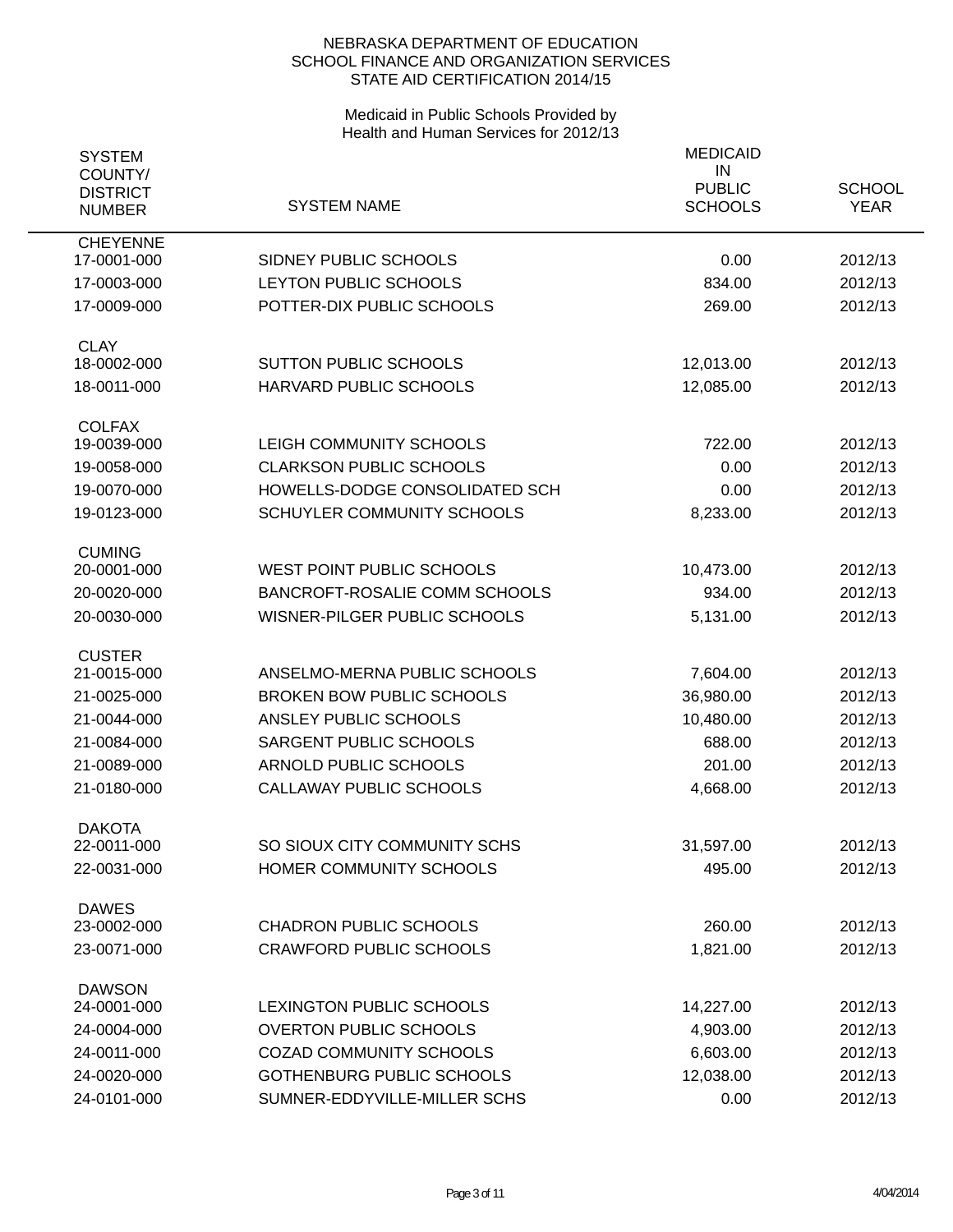| <b>SYSTEM</b>                               |                                                         | <b>MEDICAID</b><br>IN           |                              |
|---------------------------------------------|---------------------------------------------------------|---------------------------------|------------------------------|
| COUNTY/<br><b>DISTRICT</b><br><b>NUMBER</b> | <b>SYSTEM NAME</b>                                      | <b>PUBLIC</b><br><b>SCHOOLS</b> | <b>SCHOOL</b><br><b>YEAR</b> |
| <b>DEUEL</b>                                |                                                         |                                 |                              |
| 25-0025-000                                 | <b>CREEK VALLEY SCHOOLS</b>                             | 587.00                          | 2012/13                      |
| 25-0095-000                                 | SOUTH PLATTE PUBLIC SCHOOLS                             | 4,568.00                        | 2012/13                      |
| <b>DIXON</b>                                |                                                         |                                 |                              |
| 26-0001-000                                 | PONCA PUBLIC SCHOOLS<br><b>NEWCASTLE PUBLIC SCHOOLS</b> | 537.00                          | 2012/13                      |
| 26-0024-000                                 |                                                         | 0.00                            | 2012/13                      |
| 26-0070-000                                 | ALLEN CONSOLIDATED SCHOOLS                              | 1,096.00                        | 2012/13                      |
| 26-0561-000                                 | <b>EMERSON-HUBBARD PUBLIC SCHOOLS</b>                   | 0.00                            | 2012/13                      |
| <b>DODGE</b><br>27-0001-000                 | <b>FREMONT PUBLIC SCHOOLS</b>                           | 34,653.00                       | 2012/13                      |
| 27-0062-000                                 | <b>SCRIBNER-SNYDER COMMUNITY SCHS</b>                   | 3,508.00                        | 2012/13                      |
|                                             | <b>LOGAN VIEW PUBLIC SCHOOLS</b>                        |                                 |                              |
| 27-0594-000                                 |                                                         | 6,981.00                        | 2012/13                      |
| 27-0595-000                                 | NORTH BEND CENTRAL PUBLIC SCHS                          | 5,863.00                        | 2012/13                      |
| <b>DOUGLAS</b><br>28-0001-000               | <b>OMAHA PUBLIC SCHOOLS</b>                             | 27,115.00                       | 2012/13                      |
| 28-0010-000                                 | ELKHORN PUBLIC SCHOOLS                                  | 16,317.00                       | 2012/13                      |
| 28-0015-000                                 | DOUGLAS CO WEST COMMUNITY SCHS                          | 9,911.00                        | 2012/13                      |
| 28-0017-000                                 | MILLARD PUBLIC SCHOOLS                                  | 110,539.00                      | 2012/13                      |
| 28-0054-000                                 | RALSTON PUBLIC SCHOOLS                                  | 29,016.00                       | 2012/13                      |
| 28-0059-000                                 | BENNINGTON PUBLIC SCHOOLS                               | 0.00                            | 2012/13                      |
| 28-0066-000                                 | <b>WESTSIDE COMMUNITY SCHOOLS</b>                       | 29,071.00                       | 2012/13                      |
|                                             |                                                         |                                 |                              |
| <b>DUNDY</b><br>29-0117-000                 | DUNDY CO STRATTON PUBLIC SCHS                           |                                 | 2012/13                      |
|                                             |                                                         | 2,730.00                        |                              |
| <b>FILLMORE</b><br>30-0001-000              | <b>EXETER-MILLIGAN PUBLIC SCHOOLS</b>                   | 0.00                            | 2012/13                      |
| 30-0025-000                                 | FILLMORE CENTRAL PUBLIC SCHS                            | 5,760.00                        | 2012/13                      |
| 30-0054-000                                 | SHICKLEY PUBLIC SCHOOLS                                 | 1,746.00                        | 2012/13                      |
|                                             |                                                         |                                 |                              |
| <b>FRANKLIN</b><br>31-0506-000              | <b>FRANKLIN PUBLIC SCHOOLS</b>                          | 4,358.00                        | 2012/13                      |
| <b>FRONTIER</b>                             |                                                         |                                 |                              |
| 32-0046-000                                 | MAYWOOD PUBLIC SCHOOLS                                  | 0.00                            | 2012/13                      |
| 32-0095-000                                 | EUSTIS-FARNAM PUBLIC SCHOOLS                            | 757.00                          | 2012/13                      |
| 32-0125-000                                 | MEDICINE VALLEY PUBLIC SCHOOLS                          | 1,957.00                        | 2012/13                      |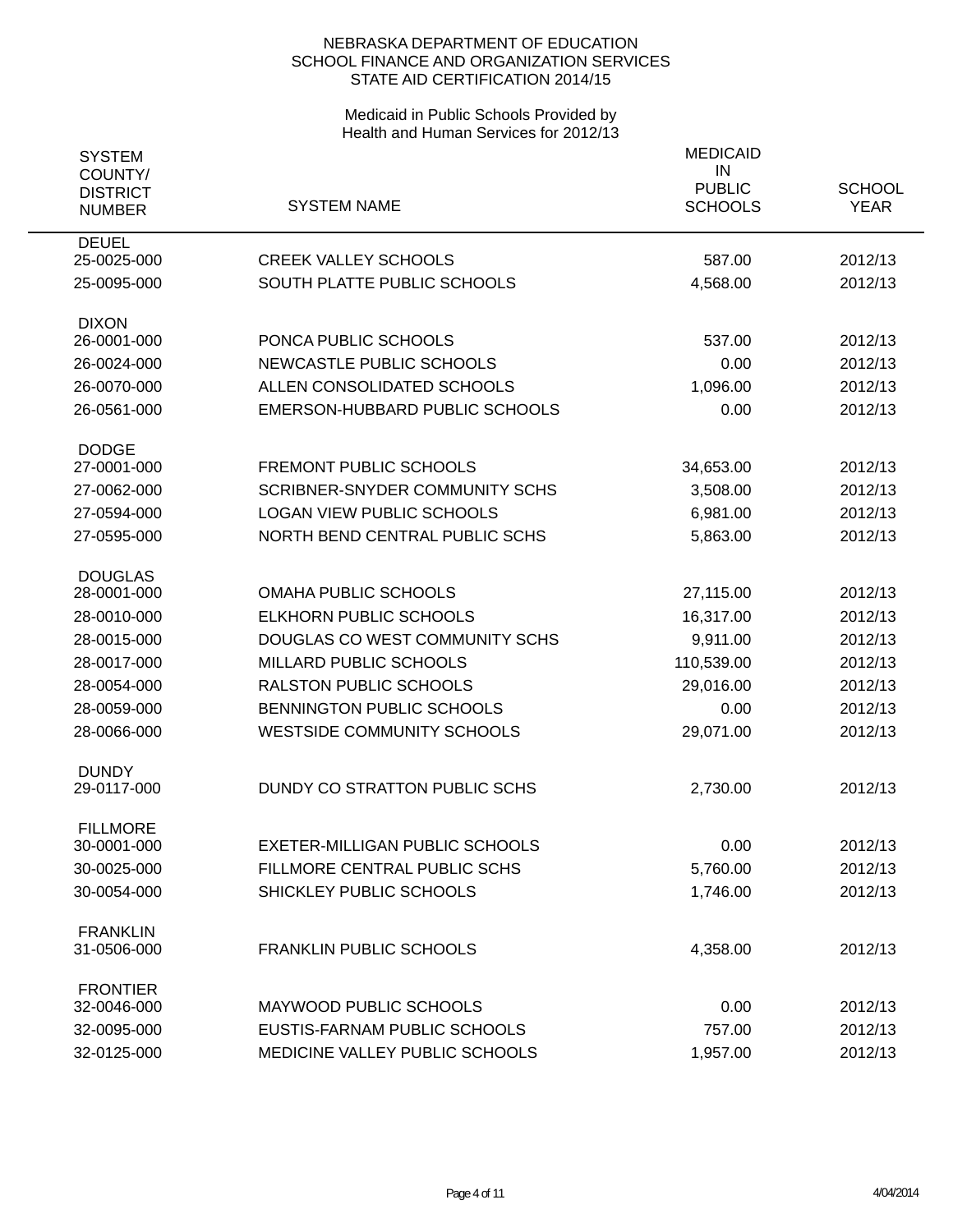| <b>SYSTEM</b><br>COUNTY/<br><b>DISTRICT</b><br><b>NUMBER</b> | <b>SYSTEM NAME</b>                    | <b>MEDICAID</b><br>IN<br><b>PUBLIC</b><br><b>SCHOOLS</b> | <b>SCHOOL</b><br><b>YEAR</b> |
|--------------------------------------------------------------|---------------------------------------|----------------------------------------------------------|------------------------------|
| <b>FURNAS</b>                                                |                                       |                                                          |                              |
| 33-0018-000                                                  | ARAPAHOE PUBLIC SCHOOLS               | 3,120.00                                                 | 2012/13                      |
| 33-0021-000                                                  | <b>CAMBRIDGE PUBLIC SCHOOLS</b>       | 6,757.00                                                 | 2012/13                      |
| 33-0540-000                                                  | SOUTHERN VALLEY SCHOOLS               | 7,883.00                                                 | 2012/13                      |
| <b>GAGE</b>                                                  |                                       |                                                          |                              |
| 34-0001-000                                                  | SOUTHERN SCHOOL DIST 1                | 2,580.00                                                 | 2012/13                      |
| 34-0015-000                                                  | BEATRICE PUBLIC SCHOOLS               | 38,698.00                                                | 2012/13                      |
| 34-0034-000                                                  | <b>FREEMAN PUBLIC SCHOOLS</b>         | 1,756.00                                                 | 2012/13                      |
| 34-0100-000                                                  | DILLER-ODELL PUBLIC SCHOOLS           | 1,888.00                                                 | 2012/13                      |
|                                                              |                                       |                                                          |                              |
| <b>GARDEN</b><br>35-0001-000                                 | <b>GARDEN COUNTY SCHOOLS</b>          | 1,283.00                                                 | 2012/13                      |
|                                                              |                                       |                                                          |                              |
| <b>GARFIELD</b>                                              | <b>BURWELL PUBLIC SCHOOLS</b>         |                                                          |                              |
| 36-0100-000                                                  |                                       | 3,727.00                                                 | 2012/13                      |
| <b>GOSPER</b>                                                |                                       |                                                          |                              |
| 37-0030-000                                                  | ELWOOD PUBLIC SCHOOLS                 | 2,623.00                                                 | 2012/13                      |
| <b>GRANT</b>                                                 |                                       |                                                          |                              |
| 38-0011-000                                                  | <b>HYANNIS AREA SCHOOLS</b>           | 756.00                                                   | 2012/13                      |
| <b>GREELEY</b>                                               |                                       |                                                          |                              |
| 39-0010-000                                                  | <b>GREELEY-WOLBACH PUBLIC SCHOOLS</b> | 3,153.00                                                 | 2012/13                      |
| 39-0055-000                                                  | SPALDING PUBLIC SCHOOLS               | 789.00                                                   | 2012/13                      |
| 39-0501-000                                                  | NORTH LOUP SCOTIA PUBLIC SCHS         | 825.00                                                   | 2012/13                      |
| <b>HALL</b>                                                  |                                       |                                                          |                              |
| 40-0002-000                                                  | <b>GRAND ISLAND PUBLIC SCHOOLS</b>    | 47,368.00                                                | 2012/13                      |
| 40-0082-000                                                  | NORTHWEST PUBLIC SCHOOLS              | 5,098.00                                                 | 2012/13                      |
| 40-0083-000                                                  | WOOD RIVER RURAL SCHOOLS              | 836.00                                                   | 2012/13                      |
| 40-0126-000                                                  | DONIPHAN-TRUMBULL PUBLIC SCHS         | 0.00                                                     | 2012/13                      |
|                                                              |                                       |                                                          |                              |
| <b>HAMILTON</b><br>41-0002-000                               | <b>GILTNER PUBLIC SCHOOLS</b>         | 831.00                                                   | 2012/13                      |
| 41-0091-000                                                  | <b>HAMPTON PUBLIC SCHOOLS</b>         | 6,640.00                                                 | 2012/13                      |
| 41-0504-000                                                  | <b>AURORA PUBLIC SCHOOLS</b>          | 24,294.00                                                | 2012/13                      |
|                                                              |                                       |                                                          |                              |
| <b>HARLAN</b><br>42-0002-000                                 | ALMA PUBLIC SCHOOLS                   | 5,318.00                                                 | 2012/13                      |
|                                                              |                                       |                                                          |                              |
| <b>HAYES</b>                                                 |                                       |                                                          |                              |
| 43-0079-000                                                  | HAYES CENTER PUBLIC SCHOOLS           | 162.00                                                   | 2012/13                      |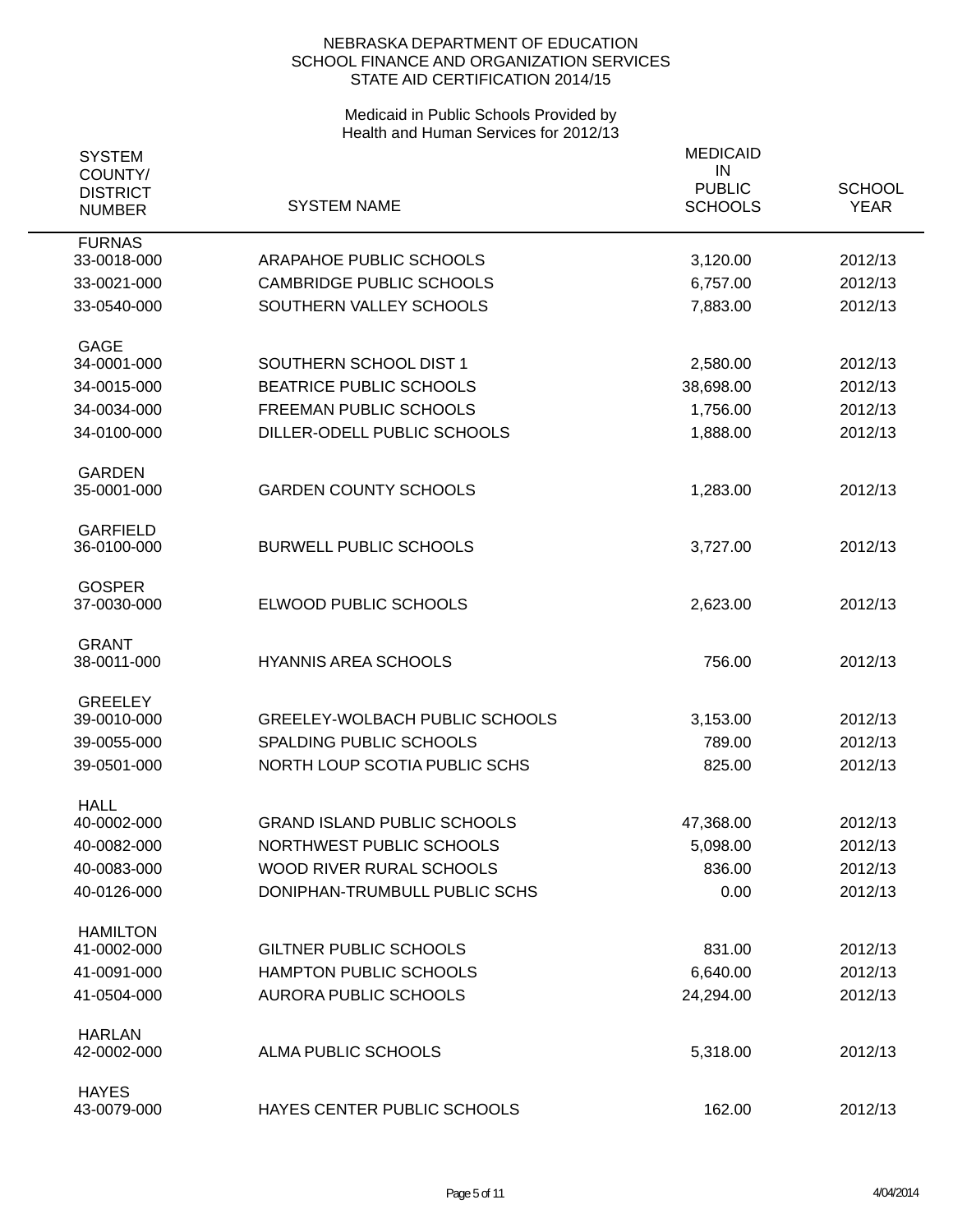| <b>SYSTEM</b>                               |                                 | <b>MEDICAID</b><br>IN           |                              |
|---------------------------------------------|---------------------------------|---------------------------------|------------------------------|
| COUNTY/<br><b>DISTRICT</b><br><b>NUMBER</b> | <b>SYSTEM NAME</b>              | <b>PUBLIC</b><br><b>SCHOOLS</b> | <b>SCHOOL</b><br><b>YEAR</b> |
| <b>HITCHCOCK</b><br>44-0070-000             | HITCHCOCK CO SCH SYSTEM         | 0.00                            | 2012/13                      |
| <b>HOLT</b><br>45-0007-000                  | O'NEILL PUBLIC SCHOOLS          | 6,548.00                        | 2012/13                      |
| 45-0029-000                                 | <b>EWING PUBLIC SCHOOLS</b>     | 1,696.00                        | 2012/13                      |
| 45-0044-000                                 | <b>STUART PUBLIC SCHOOLS</b>    | 798.00                          | 2012/13                      |
| 45-0137-000                                 | <b>CHAMBERS PUBLIC SCHOOLS</b>  | 1,352.00                        | 2012/13                      |
| 45-0239-000                                 | WEST HOLT PUBLIC SCHOOLS        | 4,533.00                        | 2012/13                      |
| <b>HOOKER</b><br>46-0001-000                | <b>MULLEN PUBLIC SCHOOLS</b>    | 193.00                          | 2012/13                      |
| <b>HOWARD</b>                               |                                 |                                 |                              |
| 47-0001-000                                 | ST PAUL PUBLIC SCHOOLS          | 1,971.00                        | 2012/13                      |
| 47-0100-000                                 | <b>CENTURA PUBLIC SCHOOLS</b>   | 1,952.00                        | 2012/13                      |
| 47-0103-000                                 | ELBA PUBLIC SCHOOLS             | 817.00                          | 2012/13                      |
| <b>JEFFERSON</b><br>48-0008-000             | <b>FAIRBURY PUBLIC SCHOOLS</b>  | 11,554.00                       | 2012/13                      |
| 48-0300-000                                 | TRI COUNTY PUBLIC SCHOOLS       | 2,305.00                        | 2012/13                      |
| 48-0303-000                                 | <b>MERIDIAN PUBLIC SCHOOLS</b>  | 798.00                          | 2012/13                      |
| <b>JOHNSON</b>                              |                                 |                                 |                              |
| 49-0033-000                                 | <b>STERLING PUBLIC SCHOOLS</b>  | 0.00                            | 2012/13                      |
| 49-0050-000                                 | JOHNSON CO CENTRAL PUBLIC SCHS  | 3,035.00                        | 2012/13                      |
| <b>KEARNEY</b><br>50-0001-000               | WILCOX-HILDRETH PUBLIC SCHOOLS  | 6,645.00                        | 2012/13                      |
| 50-0501-000                                 | <b>AXTELL COMMUNITY SCHOOLS</b> | 4,022.00                        | 2012/13                      |
| 50-0503-000                                 | MINDEN PUBLIC SCHOOLS           | 14,091.00                       | 2012/13                      |
| <b>KEITH</b><br>51-0001-000                 | OGALLALA PUBLIC SCHOOLS         | 3,716.00                        | 2012/13                      |
|                                             | PAXTON CONSOLIDATED SCHOOLS     |                                 | 2012/13                      |
| 51-0006-000                                 |                                 | 1,477.00                        |                              |
| <b>KEYA PAHA</b><br>52-0100-000             | KEYA PAHA COUNTY SCHOOLS        | 4,876.00                        | 2012/13                      |
| <b>KIMBALL</b><br>53-0001-000               | KIMBALL PUBLIC SCHOOLS          | 3,079.00                        | 2012/13                      |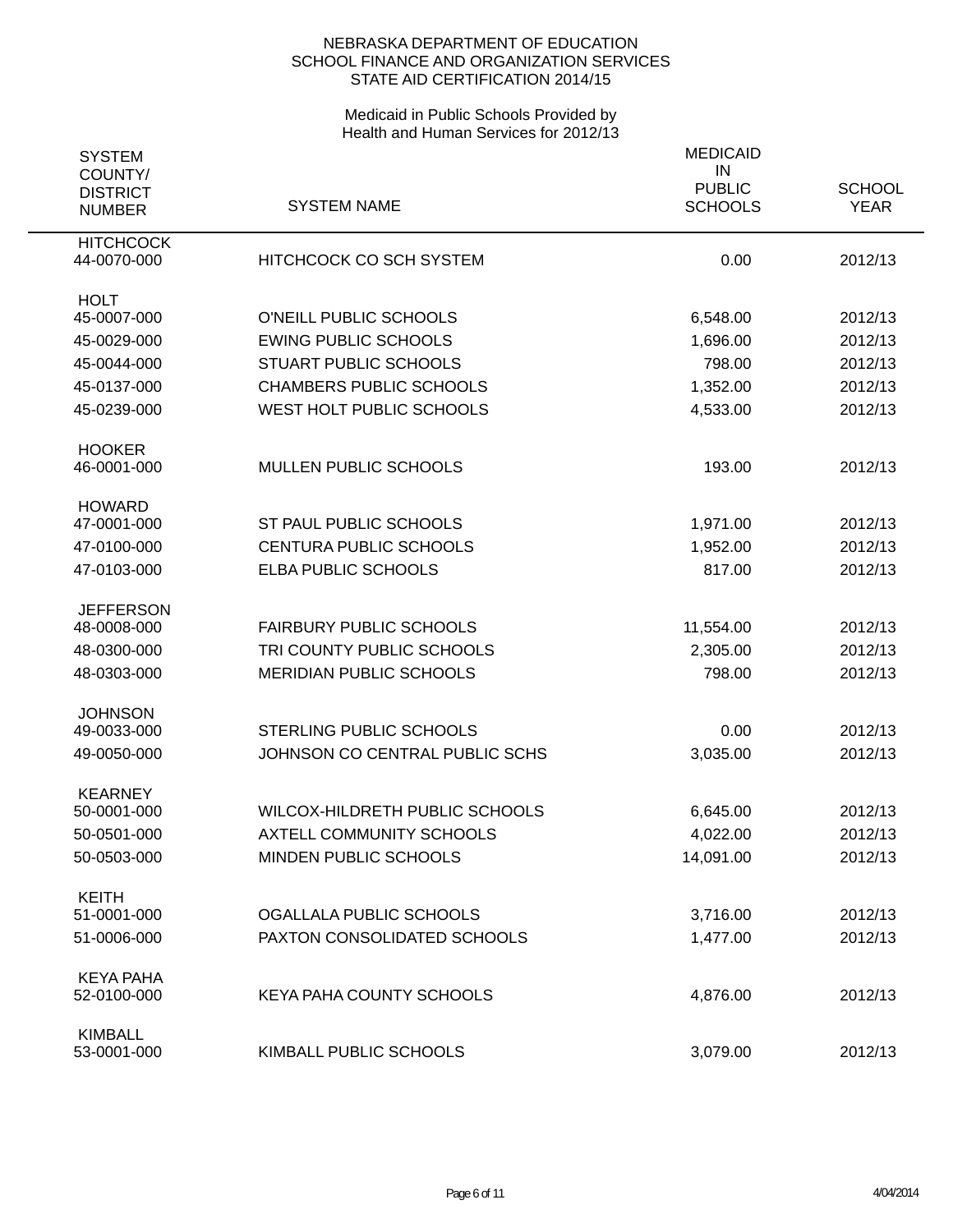| <b>SYSTEM</b>                               |                                       | <b>MEDICAID</b>                       |                              |
|---------------------------------------------|---------------------------------------|---------------------------------------|------------------------------|
| COUNTY/<br><b>DISTRICT</b><br><b>NUMBER</b> | <b>SYSTEM NAME</b>                    | IN<br><b>PUBLIC</b><br><b>SCHOOLS</b> | <b>SCHOOL</b><br><b>YEAR</b> |
| <b>KNOX</b>                                 |                                       |                                       |                              |
| 54-0013-000                                 | <b>CREIGHTON COMMUNITY PUBLIC SCH</b> | 0.00                                  | 2012/13                      |
| 54-0096-000                                 | <b>CROFTON COMMUNITY SCHOOLS</b>      | 639.00                                | 2012/13                      |
| 54-0501-000                                 | NIOBRARA PUBLIC SCHOOLS               | 2,817.00                              | 2012/13                      |
| 54-0505-000                                 | SANTEE COMMUNITY SCHOOLS              | 5,029.00                              | 2012/13                      |
| 54-0576-000                                 | <b>WAUSA PUBLIC SCHOOLS</b>           | 0.00                                  | 2012/13                      |
| 54-0586-000                                 | BLOOMFIELD COMMUNITY SCHOOLS          | 655.00                                | 2012/13                      |
| <b>LANCASTER</b>                            |                                       |                                       |                              |
| 55-0001-000                                 | LINCOLN PUBLIC SCHOOLS                | 285,336.00                            | 2012/13                      |
| 55-0145-000                                 | <b>WAVERLY SCHOOL DISTRICT 145</b>    | 7,834.00                              | 2012/13                      |
| 55-0148-000                                 | <b>MALCOLM PUBLIC SCHOOLS</b>         | 2,220.00                              | 2012/13                      |
| 55-0160-000                                 | NORRIS SCHOOL DIST 160                | 0.00                                  | 2012/13                      |
| 55-0161-000                                 | RAYMOND CENTRAL PUBLIC SCHOOLS        | 0.00                                  | 2012/13                      |
| <b>LINCOLN</b>                              |                                       |                                       |                              |
| 56-0001-000                                 | NORTH PLATTE PUBLIC SCHOOLS           | 43,500.00                             | 2012/13                      |
| 56-0006-000                                 | <b>BRADY PUBLIC SCHOOLS</b>           | 76.00                                 | 2012/13                      |
| 56-0007-000                                 | <b>MAXWELL PUBLIC SCHOOLS</b>         | 672.00                                | 2012/13                      |
| 56-0037-000                                 | <b>HERSHEY PUBLIC SCHOOLS</b>         | 1,463.00                              | 2012/13                      |
| 56-0055-000                                 | SUTHERLAND PUBLIC SCHOOLS             | 1,656.00                              | 2012/13                      |
| 56-0565-000                                 | <b>WALLACE PUBLIC SCH DIST 65 R</b>   | 1,035.00                              | 2012/13                      |
| <b>LOGAN</b>                                |                                       |                                       |                              |
| 57-0501-000                                 | STAPLETON PUBLIC SCHOOLS              | 201.00                                | 2012/13                      |
| <b>LOUP</b><br>58-0025-000                  | LOUP COUNTY PUBLIC SCHOOLS            | 613.00                                | 2012/13                      |
|                                             |                                       |                                       |                              |
| <b>MADISON</b><br>59-0001-000               | <b>MADISON PUBLIC SCHOOLS</b>         | 2,075.00                              | 2012/13                      |
| 59-0002-000                                 | NORFOLK PUBLIC SCHOOLS                | 36,028.00                             | 2012/13                      |
| 59-0005-000                                 | BATTLE CREEK PUBLIC SCHOOLS           | 470.00                                | 2012/13                      |
| 59-0013-000                                 | NEWMAN GROVE PUBLIC SCHOOLS           | 0.00                                  | 2012/13                      |
| 59-0080-000                                 | ELKHORN VALLEY SCHOOLS                | 1,262.00                              | 2012/13                      |
|                                             |                                       |                                       |                              |
| <b>MCPHERSON</b><br>60-0090-000             | MC PHERSON COUNTY SCHOOLS             | 0.00                                  | 2012/13                      |
| <b>MERRICK</b>                              |                                       |                                       |                              |
| 61-0004-000                                 | CENTRAL CITY PUBLIC SCHOOLS           | 4,603.00                              | 2012/13                      |
| 61-0049-000                                 | PALMER PUBLIC SCHOOLS                 | 688.00                                | 2012/13                      |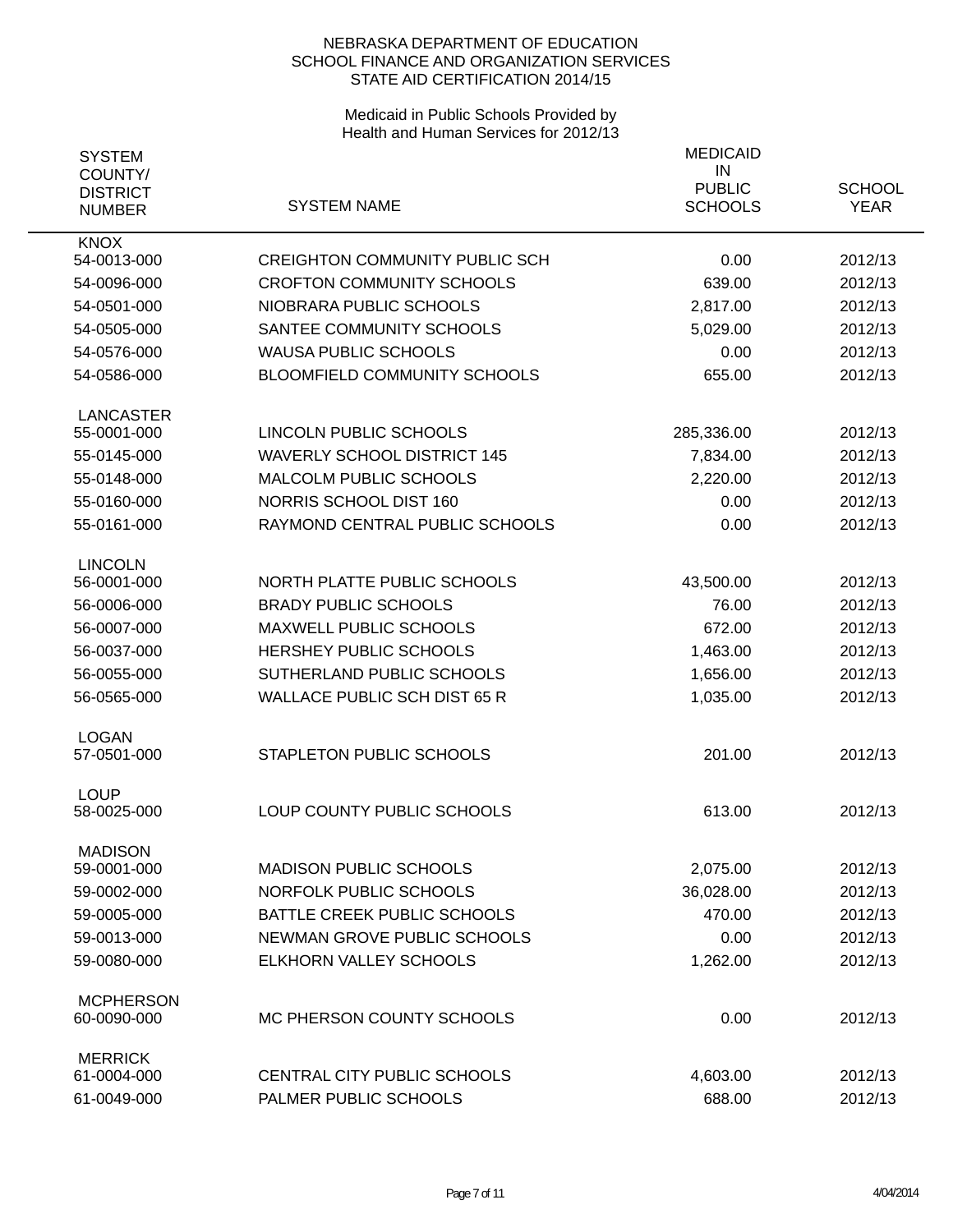| <b>SYSTEM</b>                               |                                  | <b>MEDICAID</b>                       |                              |
|---------------------------------------------|----------------------------------|---------------------------------------|------------------------------|
| COUNTY/<br><b>DISTRICT</b><br><b>NUMBER</b> | <b>SYSTEM NAME</b>               | IN<br><b>PUBLIC</b><br><b>SCHOOLS</b> | <b>SCHOOL</b><br><b>YEAR</b> |
| <b>MORRILL</b><br>62-0021-000               | <b>BAYARD PUBLIC SCHOOLS</b>     | 930.00                                | 2012/13                      |
| 62-0063-000                                 | <b>BRIDGEPORT PUBLIC SCHOOLS</b> | 3,569.00                              | 2012/13                      |
|                                             |                                  |                                       |                              |
| <b>NANCE</b>                                |                                  |                                       |                              |
| 63-0001-000                                 | <b>FULLERTON PUBLIC SCHOOLS</b>  | 0.00                                  | 2012/13                      |
| 63-0030-000                                 | <b>TWIN RIVER PUBLIC SCHOOLS</b> | 0.00                                  | 2012/13                      |
| <b>NEMAHA</b>                               |                                  |                                       |                              |
| 64-0023-000                                 | JOHNSON-BROCK PUBLIC SCHOOLS     | 0.00                                  | 2012/13                      |
| 64-0029-000                                 | <b>AUBURN PUBLIC SCHOOLS</b>     | 21,913.00                             | 2012/13                      |
| <b>NUCKOLLS</b>                             |                                  |                                       |                              |
| 65-0011-000                                 | SUPERIOR PUBLIC SCHOOLS          | 29,658.00                             | 2012/13                      |
| 65-2005-000                                 | SO CENTRAL NE UNIFIED SYSTEM 5   | 12,679.00                             | 2012/13                      |
|                                             |                                  |                                       |                              |
| <b>OTOE</b><br>66-0027-000                  | SYRACUSE-DUNBAR-AVOCA SCHOOLS    | 0.00                                  | 2012/13                      |
| 66-0111-000                                 | NEBRASKA CITY PUBLIC SCHOOLS     | 0.00                                  | 2012/13                      |
| 66-0501-000                                 | PALMYRA DISTRICT OR 1            | 454.00                                | 2012/13                      |
|                                             |                                  |                                       |                              |
| <b>PAWNEE</b>                               |                                  |                                       |                              |
| 67-0001-000                                 | PAWNEE CITY PUBLIC SCHOOLS       | 0.00                                  | 2012/13                      |
| 67-0069-000                                 | LEWISTON CONSOLIDATED SCHOOLS    | 0.00                                  | 2012/13                      |
| <b>PERKINS</b>                              |                                  |                                       |                              |
| 68-0020-000                                 | PERKINS COUNTY SCHOOLS           | 2,298.00                              | 2012/13                      |
| <b>PHELPS</b>                               |                                  |                                       |                              |
| 69-0044-000                                 | HOLDREGE PUBLIC SCHOOLS          | 18,115.00                             | 2012/13                      |
| 69-0054-000                                 | BERTRAND PUBLIC SCHOOLS          | 1,300.00                              | 2012/13                      |
| 69-0055-000                                 | LOOMIS PUBLIC SCHOOLS            | 4,299.00                              | 2012/13                      |
| <b>PIERCE</b>                               |                                  |                                       |                              |
| 70-0002-000                                 | PIERCE PUBLIC SCHOOLS            | 2,706.00                              | 2012/13                      |
| 70-0005-000                                 | PLAINVIEW PUBLIC SCHOOLS         | 4,851.00                              | 2012/13                      |
| 70-0542-000                                 | OSMOND COMMUNITY SCHOOLS         | 957.00                                | 2012/13                      |
|                                             |                                  |                                       |                              |
| <b>PLATTE</b><br>71-0001-000                | <b>COLUMBUS PUBLIC SCHOOLS</b>   | 0.00                                  | 2012/13                      |
| 71-0005-000                                 | LAKEVIEW COMMUNITY SCHOOLS       | 4,756.00                              | 2012/13                      |
| 71-0067-000                                 | HUMPHREY PUBLIC SCHOOLS          | 0.00                                  | 2012/13                      |
|                                             |                                  |                                       |                              |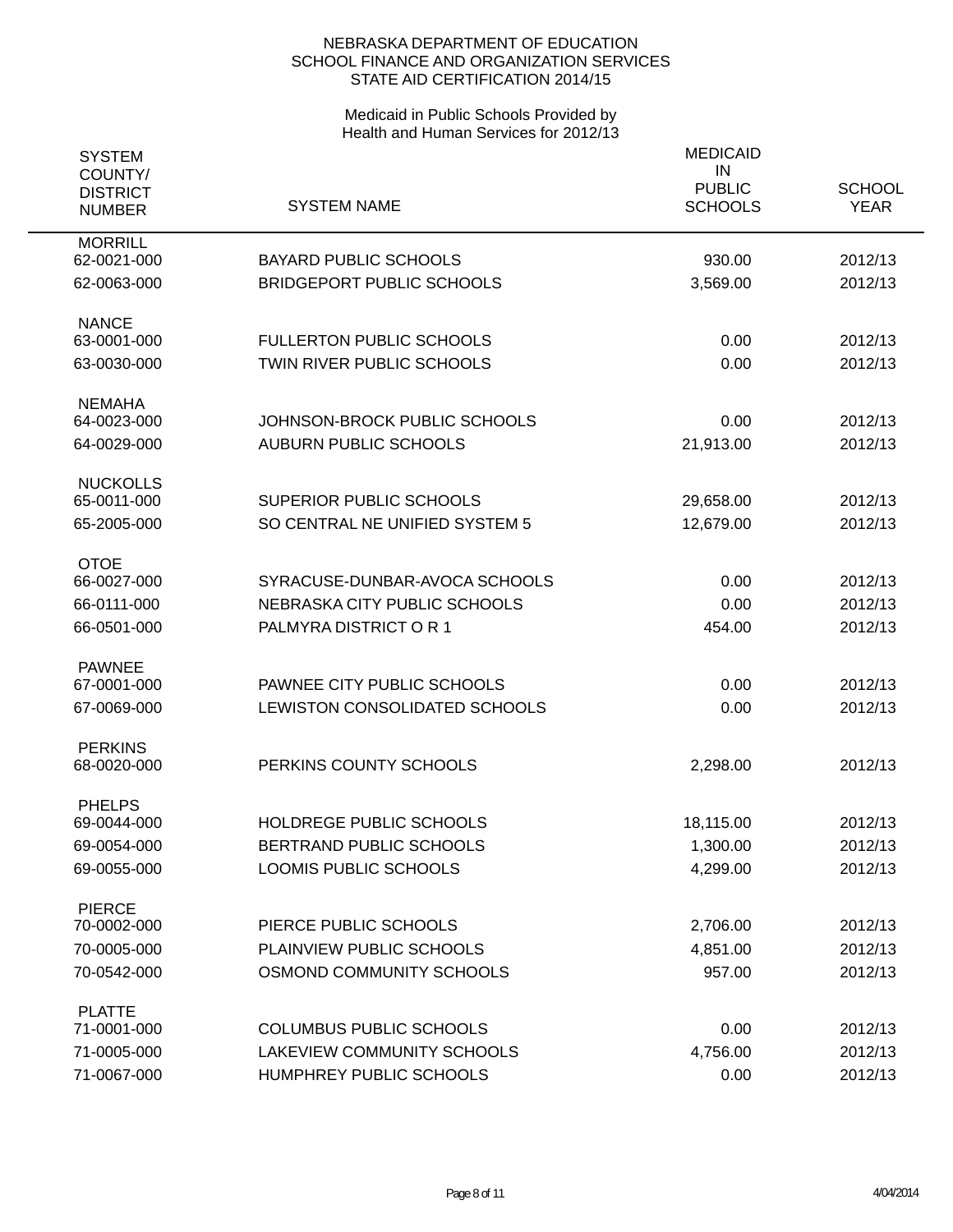| <b>SYSTEM</b><br>COUNTY/<br><b>DISTRICT</b><br><b>NUMBER</b> | <b>SYSTEM NAME</b>                    | <b>MEDICAID</b><br>IN<br><b>PUBLIC</b><br><b>SCHOOLS</b> | <b>SCHOOL</b><br><b>YEAR</b> |
|--------------------------------------------------------------|---------------------------------------|----------------------------------------------------------|------------------------------|
| <b>POLK</b>                                                  |                                       |                                                          |                              |
| 72-0015-000                                                  | <b>CROSS COUNTY COMMUNITY SCHOOLS</b> | 6,682.00                                                 | 2012/13                      |
| 72-0019-000                                                  | OSCEOLA PUBLIC SCHOOLS                | 2,206.00                                                 | 2012/13                      |
| 72-0032-000                                                  | SHELBY - RISING CITY PUBLIC SC        | 0.00                                                     | 2012/13                      |
| 72-0075-000                                                  | HIGH PLAINS COMMUNITY SCHOOLS         | 0.00                                                     | 2012/13                      |
| <b>RED WILLOW</b>                                            |                                       |                                                          |                              |
| 73-0017-000                                                  | MC COOK PUBLIC SCHOOLS                | 17,941.00                                                | 2012/13                      |
| 73-0179-000                                                  | SOUTHWEST PUBLIC SCHOOLS              | 1,363.00                                                 | 2012/13                      |
| <b>RICHARDSON</b><br>74-0056-000                             | <b>FALLS CITY PUBLIC SCHOOLS</b>      | 0.00                                                     | 2012/13                      |
| 74-0070-000                                                  | HUMBOLDT TABLE ROCK STEINAUER         | 0.00                                                     | 2012/13                      |
|                                                              |                                       |                                                          |                              |
| <b>ROCK</b>                                                  |                                       |                                                          |                              |
| 75-0100-000                                                  | ROCK COUNTY PUBLIC SCHOOLS            | 3,279.00                                                 | 2012/13                      |
| <b>SALINE</b>                                                |                                       |                                                          |                              |
| 76-0002-000                                                  | <b>CRETE PUBLIC SCHOOLS</b>           | 0.00                                                     | 2012/13                      |
| 76-0044-000                                                  | DORCHESTER PUBLIC SCHOOLS             | 0.00                                                     | 2012/13                      |
| 76-0068-000                                                  | FRIEND PUBLIC SCHOOLS                 | 0.00                                                     | 2012/13                      |
| 76-0082-000                                                  | WILBER-CLATONIA PUBLIC SCHOOLS        | 2,367.00                                                 | 2012/13                      |
| <b>SARPY</b>                                                 |                                       |                                                          |                              |
| 77-0001-000                                                  | BELLEVUE PUBLIC SCHOOLS               | 71,586.00                                                | 2012/13                      |
| 77-0027-000                                                  | PAPILLION-LA VISTA PUBLIC SCHS        | 39,734.00                                                | 2012/13                      |
| 77-0037-000                                                  | <b>GRETNA PUBLIC SCHOOLS</b>          | 0.00                                                     | 2012/13                      |
| 77-0046-000                                                  | SPRINGFIELD PLATTEVIEW COMMUNI        | 0.00                                                     | 2012/13                      |
| <b>SAUNDERS</b>                                              |                                       |                                                          |                              |
| 78-0001-000                                                  | ASHLAND-GREENWOOD PUBLIC SCHS         | 4,079.00                                                 | 2012/13                      |
| 78-0009-000                                                  | YUTAN PUBLIC SCHOOLS                  | 2,748.00                                                 | 2012/13                      |
| 78-0039-000                                                  | <b>WAHOO PUBLIC SCHOOLS</b>           | 5,246.00                                                 | 2012/13                      |
| 78-0072-000                                                  | <b>MEAD PUBLIC SCHOOLS</b>            | 2,908.00                                                 | 2012/13                      |
| 78-0107-000                                                  | CEDAR BLUFFS PUBLIC SCHOOLS           | 647.00                                                   | 2012/13                      |
| <b>SCOTTS BLUFF</b>                                          |                                       |                                                          |                              |
| 79-0002-000                                                  | MINATARE PUBLIC SCHOOLS               | 2,636.00                                                 | 2012/13                      |
| 79-0011-000                                                  | MORRILL PUBLIC SCHOOLS                | 1,772.00                                                 | 2012/13                      |
| 79-0016-000                                                  | <b>GERING PUBLIC SCHOOLS</b>          | 8,426.00                                                 | 2012/13                      |
| 79-0031-000                                                  | MITCHELL PUBLIC SCHOOLS               | 3,003.00                                                 | 2012/13                      |
| 79-0032-000                                                  | SCOTTSBLUFF PUBLIC SCHOOLS            | 10,819.00                                                | 2012/13                      |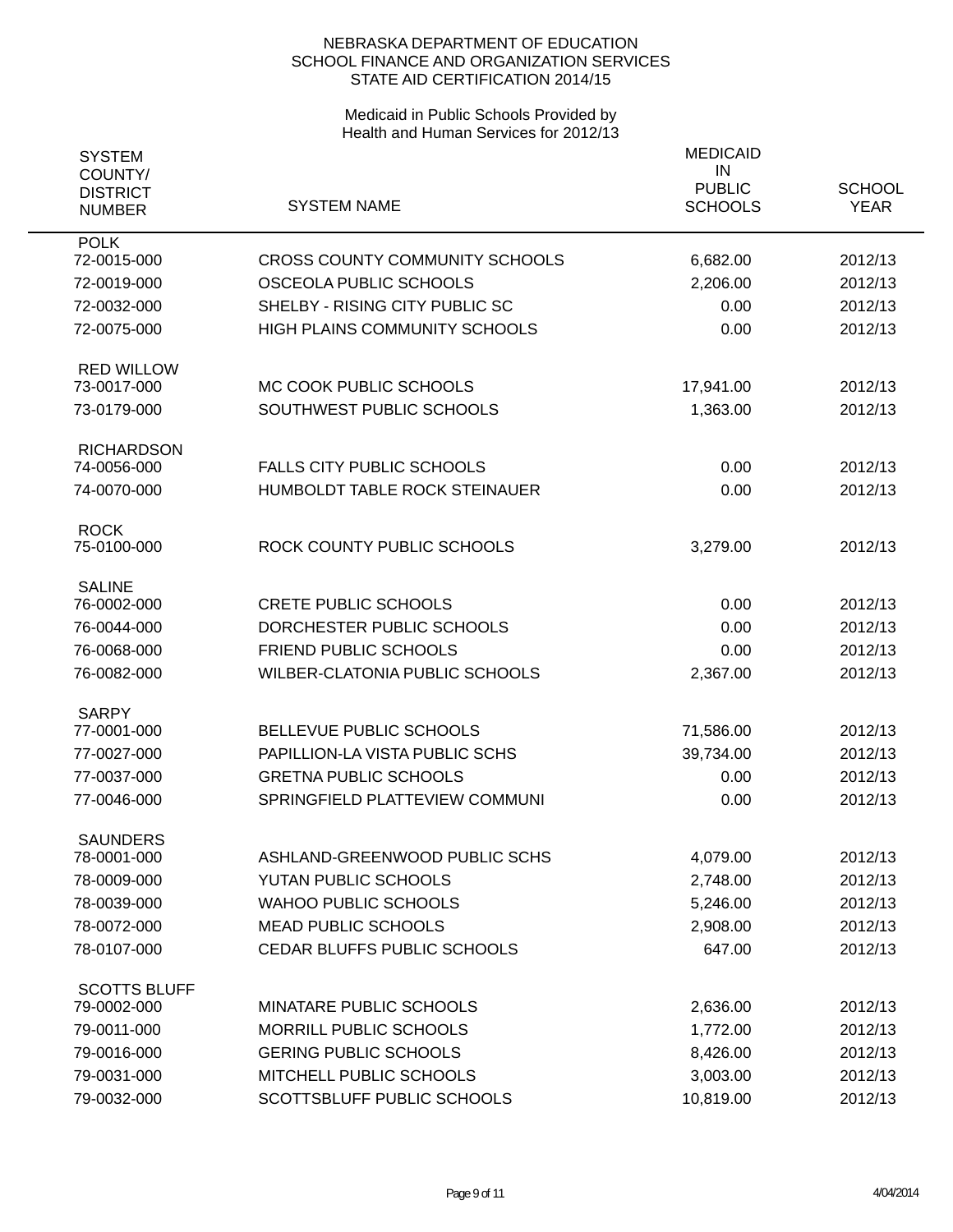| <b>SYSTEM</b><br>COUNTY/<br><b>DISTRICT</b><br><b>NUMBER</b> | <b>SYSTEM NAME</b>                  | <b>MEDICAID</b><br>IN<br><b>PUBLIC</b><br><b>SCHOOLS</b> | <b>SCHOOL</b><br><b>YEAR</b> |
|--------------------------------------------------------------|-------------------------------------|----------------------------------------------------------|------------------------------|
| <b>SEWARD</b>                                                |                                     |                                                          |                              |
| 80-0005-000                                                  | MILFORD PUBLIC SCHOOLS              | 437.00                                                   | 2012/13                      |
| 80-0009-000                                                  | <b>SEWARD PUBLIC SCHOOLS</b>        | 5,284.00                                                 | 2012/13                      |
| 80-0567-000                                                  | CENTENNIAL PUBLIC SCHOOLS           | 12,987.00                                                | 2012/13                      |
| <b>SHERIDAN</b>                                              |                                     |                                                          |                              |
| 81-0003-000                                                  | HAY SPRINGS PUBLIC SCHOOLS          | 0.00                                                     | 2012/13                      |
| 81-0010-000                                                  | <b>GORDON-RUSHVILLE PUBLIC SCHS</b> | 12,919.00                                                | 2012/13                      |
| <b>SHERMAN</b><br>82-0001-000                                | LOUP CITY PUBLIC SCHOOLS            | 5,660.00                                                 | 2012/13                      |
| 82-0015-000                                                  | LITCHFIELD PUBLIC SCHOOLS           | 4,307.00                                                 | 2012/13                      |
|                                                              |                                     |                                                          |                              |
| <b>SIOUX</b>                                                 |                                     |                                                          |                              |
| 83-0500-000                                                  | SIOUX COUNTY PUBLIC SCHOOLS         | 0.00                                                     | 2012/13                      |
| <b>STANTON</b>                                               |                                     |                                                          |                              |
| 84-0003-000                                                  | <b>STANTON COMMUNITY SCHOOLS</b>    | 5,039.00                                                 | 2012/13                      |
| <b>THAYER</b>                                                |                                     |                                                          |                              |
| 85-0060-000                                                  | DESHLER PUBLIC SCHOOLS              | 580.00                                                   | 2012/13                      |
| 85-0070-000                                                  | THAYER CENTRAL COMMUNITY SCHS       | 1,668.00                                                 | 2012/13                      |
| 85-2001-000                                                  | BRUNING-DAVENPORT UNIFIED SYS       | 1,517.00                                                 | 2012/13                      |
| <b>THOMAS</b>                                                | THEDFORD PUBLIC SCHOOLS             |                                                          | 2012/13                      |
| 86-0001-000                                                  |                                     | 344.00                                                   |                              |
| <b>THURSTON</b><br>87-0001-000                               | PENDER PUBLIC SCHOOLS               | 5,272.00                                                 | 2012/13                      |
| 87-0013-000                                                  | <b>WALTHILL PUBLIC SCHOOLS</b>      | 4,139.00                                                 | 2012/13                      |
| 87-0016-000                                                  | UMO N HO N NATION PUBLIC SCHS       | 76.00                                                    | 2012/13                      |
| 87-0017-000                                                  | <b>WINNEBAGO PUBLIC SCHOOLS</b>     | 0.00                                                     | 2012/13                      |
|                                                              |                                     |                                                          |                              |
| VALLEY<br>88-0005-000                                        | ORD PUBLIC SCHOOLS                  | 20,038.00                                                | 2012/13                      |
| 88-0021-000                                                  | ARCADIA PUBLIC SCHOOLS              | 2,557.00                                                 | 2012/13                      |
|                                                              |                                     |                                                          |                              |
| <b>WASHINGTON</b><br>89-0001-000                             | <b>BLAIR COMMUNITY SCHOOLS</b>      | 17,801.00                                                | 2012/13                      |
| 89-0003-000                                                  | FORT CALHOUN COMMUNITY SCHS         | 1,275.00                                                 | 2012/13                      |
| 89-0024-000                                                  | ARLINGTON PUBLIC SCHOOLS            | 2,517.00                                                 | 2012/13                      |